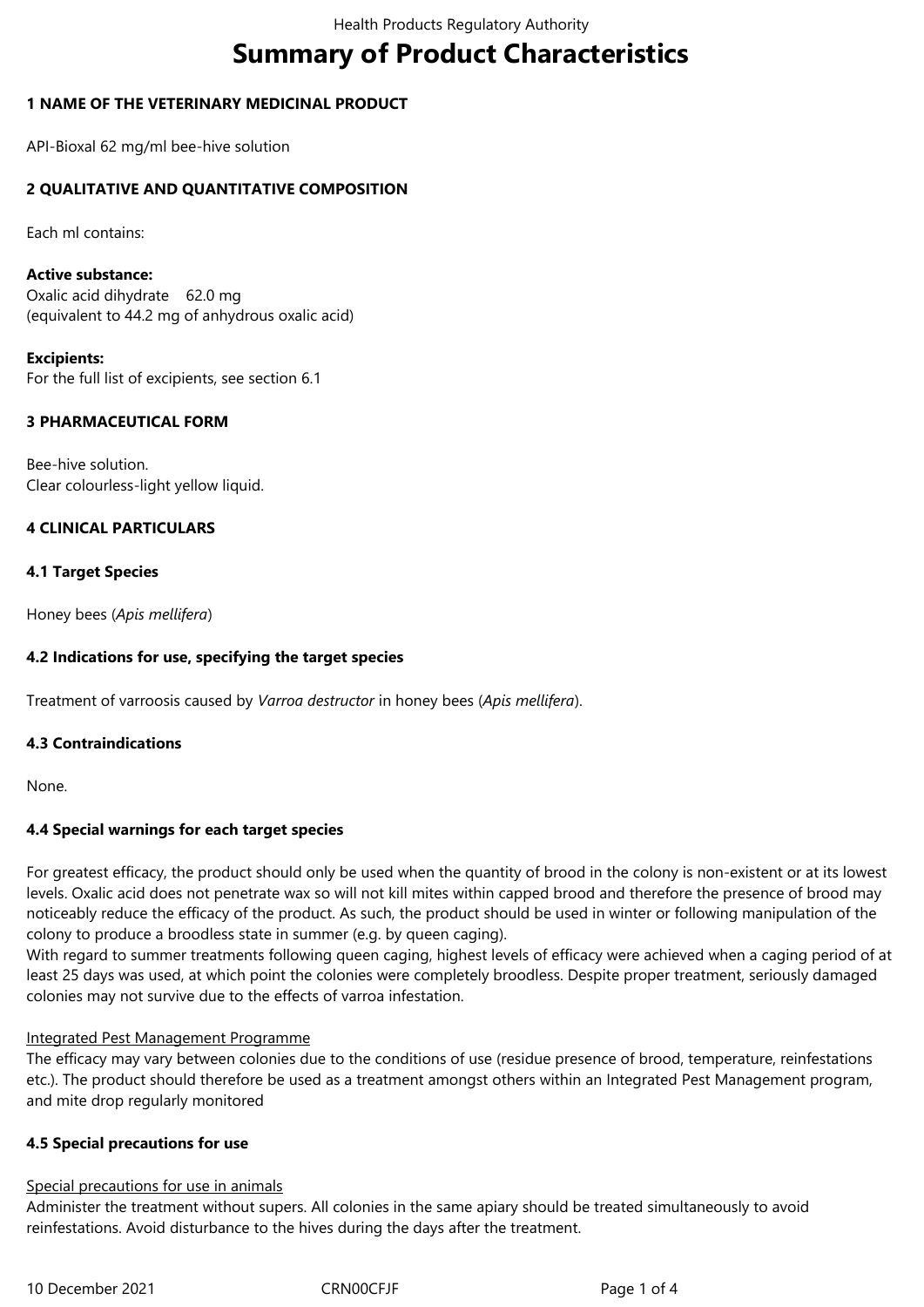#### Health Products Regulatory Authority

# Special precautions to be taken by the person administering the veterinary medicinal product to animals

- The product may be irritant to the skin and eyes, or cause contact dermatitis. Avoid contact with the skin, eyes and mucous membranes.
- When handling the product wear protective gloves and protective glasses.
- After application, wash hands and any skin that comes into contact with the product with soap and water. Thoroughly wash any clothing that comes into contact with the product.
- In case of eye contact, wash the eyes thoroughly with large amounts of clean running water and seek medical advice.
- In case of ingestion, do not induce vomiting, but seek medical advice and show the physician this warning.
- Do not eat, drink or smoke while handling the product.

### **4.6 Adverse reactions (frequency and seriousness)**

Slight agitation was very commonly observed during treatment with the product. Increased adult bee mortality was very commonly observed after treatment with the product.

The frequency of adverse reactions is defined using the following convention:

- very common (more than 1 in 10 colonies treated displaying adverse reaction(s))
- common (more than 1 but less than 10 colonies in 100 colonies treated)
- uncommon (more than 1 but less than 10 colonies in 1,000 colonies treated)
- rare (more than 1 but less than 10 colonies in 10,000 colonies treated)
- very rare (less than 1 animal in 10,000 colonies treated, including isolated reports).

# **4.7 Use during pregnancy, lactation or lay**

Not applicable.

# **4.8 Interaction with other medicinal products and other forms of interactions**

Do not use simultaneously with other acaricides.

#### **4.9 Amounts to be administered and administration route**

In-hive use, the product must be used as follows:

#### Posology and method of administration by trickling:

The dosage required is 5 ml per seam (gap between top bars of frames) of bees. Maximal dose is 50 ml per hive. Up to two treatments per year (winter and/or spring-summer season in brood-free colonies).

The treatment should be made in a single administration. The product should be administered using a syringe along the length of each seam of bees.

# **4.10 Overdose (symptoms, emergency procedures, antidotes), if necessary**

Significantly higher bee mortality was observed in hives that received by trickling a triple dosages of product. In addition, when overdosed, the over-wintering capacity of colonies was diminished and there may be detrimental effects on colony development in the future.

# **4.11 Withdrawal period(s)**

Honey: Zero days Do not use in colonies with supers or during honey flow.

# **5 PHARMACOLOGICAL or IMMUNOLOGICAL PROPERTIES**

Pharmacotherapeutic group: Ectoparasiticides for topical use, Incl. insecticides, organic acids, oxalic acid. ATC vet code: QP53AG03.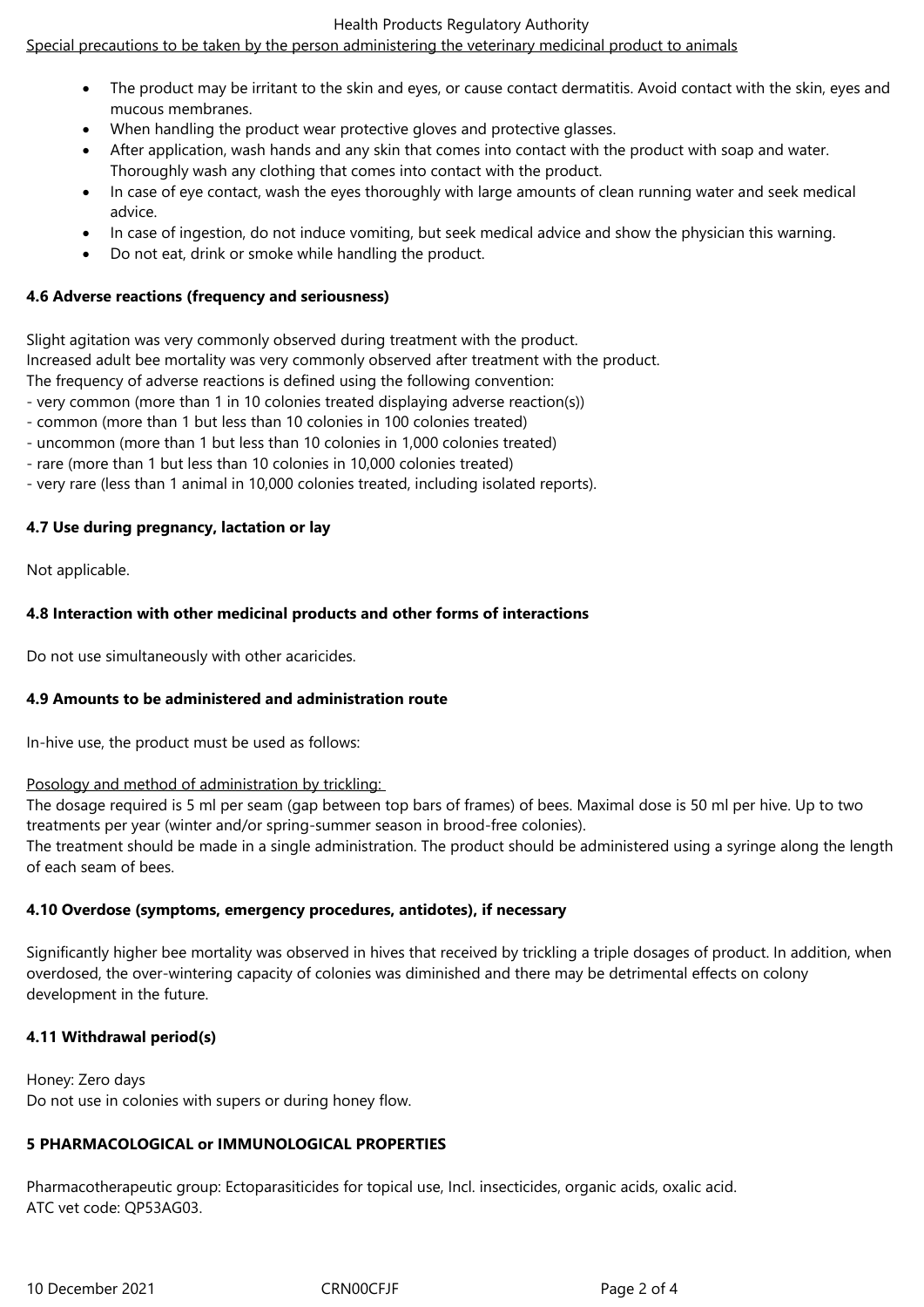# **5.1 Pharmacodynamic properties**

Oxalic acid is an Organic acid. Oxalic acid is highly effective against phoretic varroa mites. Studies on the mode of action of oxalic acid have indicated that its low pH is a major contributor to the acaricidal effect. Oxalic acid has been shown to concentrate on mite legs and the edges of the exoskeleton, but none was detected in the alimentary system of mites. Therefore, mites are thought to receive the acid by contact.

# **5.2 Pharmacokinetic particulars**

Oxalic acid, the active ingredient of the product, is a natural honey constituent and its concentration in honey depends on the botanical source. No increase of oxalic acid residues over the natural content of honey is to be expected as a consequence of proper product administration. After product treatments, oxalic acid distributes into the intestine and haemolymph of honeybees where its concentration rises temporarily.

# **6 PHARMACEUTICAL PARTICULARS**

#### **6.1 List of excipients**

Glycerol Water, purified.

# **6.2 Major incompatibilities**

In the absence of compatibility studies, this veterinary medicinal product must not be mixed with other veterinary medicinal products.

# **6.3 Shelf-life**

Shelf life of the veterinary medicinal product as packaged for sale: 3 years Shelf life after first opening the immediate packaging: 12 months

#### **6.4 Special precautions for storage**

Do not refrigerate or freeze. Store in the original package. Keep the container tightly closed in order to protect from light and moisture. Store away from foodstuffs.

#### **6.5 Nature and composition of immediate packaging**

- 500 ml bottle: White opaque high-density polyethylene bottles with child – resistant screw cap (HDPE) and tamper-evident seal;

- 5 l container: white opaque high-density polyethylene cans, with screw cap (HDPE) and tamper-evident seal;

- 5 l bag-in-box container: opaque low-density polyethylene container in a cardboard box, bag-in-box (Ecopack) with screw cap (HDPE) and tamper-evident seal;

Available in pack sizes of 1 x 500 mL bottle; 1 x 5-litre HDPE container and 1 x 5-litre LDPE container. Not all pack sizes may be marketed.

# **6.6 Special precautions for the disposal of unused veterinary medicinal products or waste materials derived from the use of such products**

Any unused veterinary medicinal product or waste materials derived from such veterinary medicinal product should be disposed of in accordance with local requirements.

API-Bioxal should not be allowed to contaminate water courses as this may be dangerous for fish and other aquatic organisms. The product should not be disposed of via household waste.